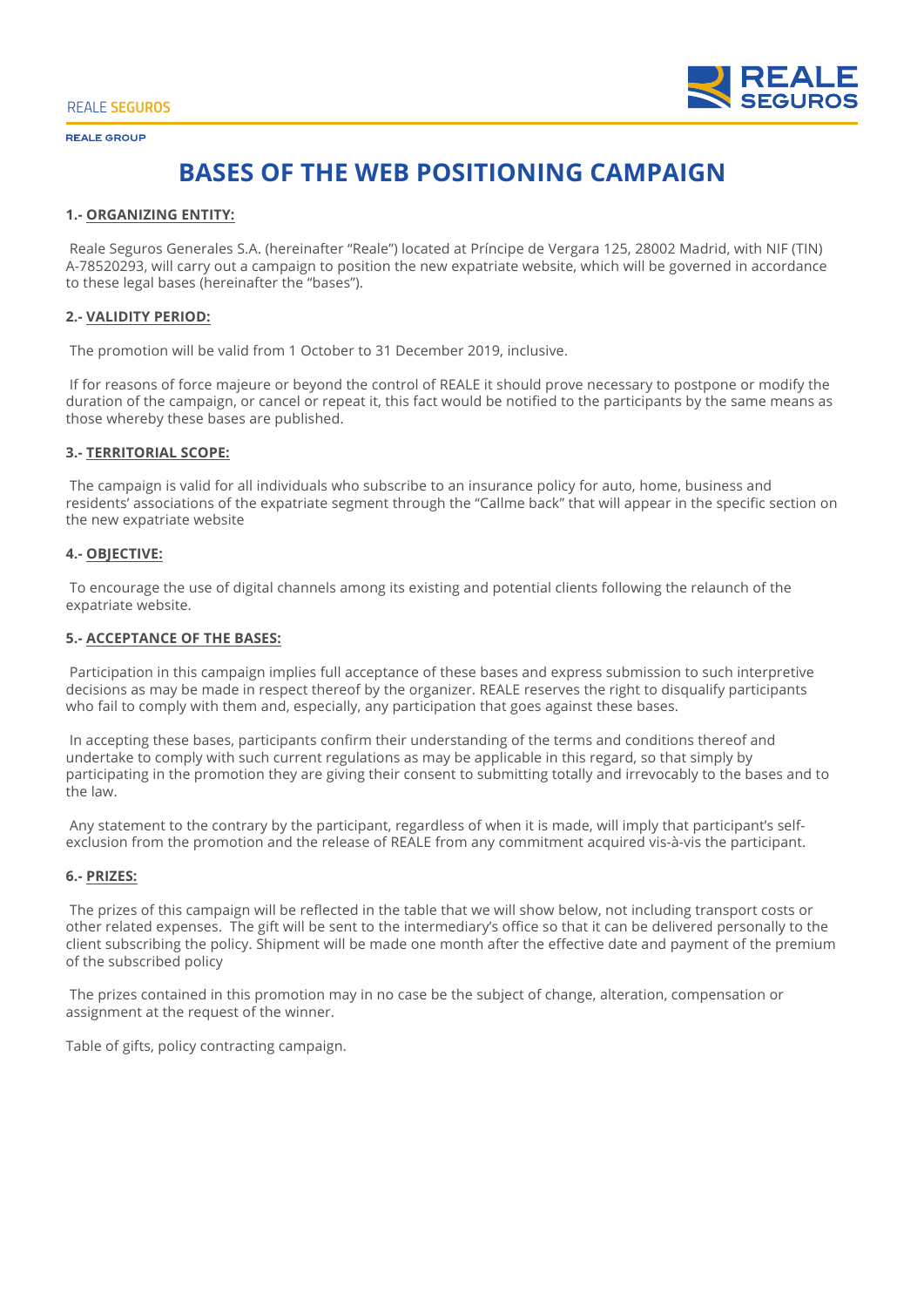| Annual Net Premium (*) | Amazon Gift Cards |
|------------------------|-------------------|
| From €150 to €300      | €20 Amazon Card   |
| From €301 to €500      | €40 Amazon Card   |
| From €501 to €1,000    | €60 Amazon Card   |
| €1,000 or more         | €100 Amazon Card  |

## **7.- REQUIREMENTS FOR PARTICIPATING**

All natural persons of legal age who contract an insurance policy in the period established in the promotion, in any of the REALE offices taking part in the promotion may participate in the promotion.

 REALE employees, their immediate family members, as well as those of companies directly or indirectly involved in the realization of this promotion may not participate in this promotion.

 In the event that, for any reason, the winner is unable or unwilling to accept the prize, renounces it or cannot be found after the xx days mentioned above, said prize will be cancelled.

 REALE will be exempt from any liability that might arise from the impossibility of identifying the winner as a result of errors in the data provided by the clients that have subscribed the policy.

 Nor will it be liable for errors occurring in the delivery of the prize, provided that these are not attributable to it, or are a consequence of the lack of diligence of the winner.

 The gift will be given to the winner, once the required documentation has been provided and verified and validated by REALE.

 The gift is non-transferable and not exchangeable for another gift. The marketing and/or sale of the right to obtain the prize is also prohibited.

Portfolio replacements and internal transfers are excluded.

 The annualized premium will be taken into account for the calculation. Only policies with date of issue and effective date in the campaign period and that have fulfilled the above requirements will be computed.

(\*) Contracting subject to the company's subscription policy.

## **8.- MAGE RIGHTS:**

 The participant grants exclusively and with the right to transfer to third parties, the image rights, as well as any other rights that may correspond to his or her person as a result of his/her participation in this campaign and the resulting material of which may be subject to public communication on its website or any form of exploitation by REALE.

 The images and similar contents obtained from the participant may be used for the dissemination of the prizes awarded and in general for the dissemination through the Internet or other means, electronic or otherwise, of the promotion. Therefore, the participant assigns the proprietary content of the right to the image itself, without temporal or spatial limitation, necessary to carry out the exploitation of the materials resulting from the promotion and their secondary uses, as well as their possible incorporation into other websites and written, graphic, sound or audiovisual works for commercial, promotional and merchandising or any other purposes of REALE, which may use any image captured of the participant.

## **9.- PERSONAL DATA:**

 The participant authorizes REALE to use the personal data necessary for his/her identification, as well as for the delivery of prizes, where appropriate and the dissemination of the identity of the participants by REALE on its website, social networks or in any means of dissemination in any medium, for purposes of promotion and/or dissemination.